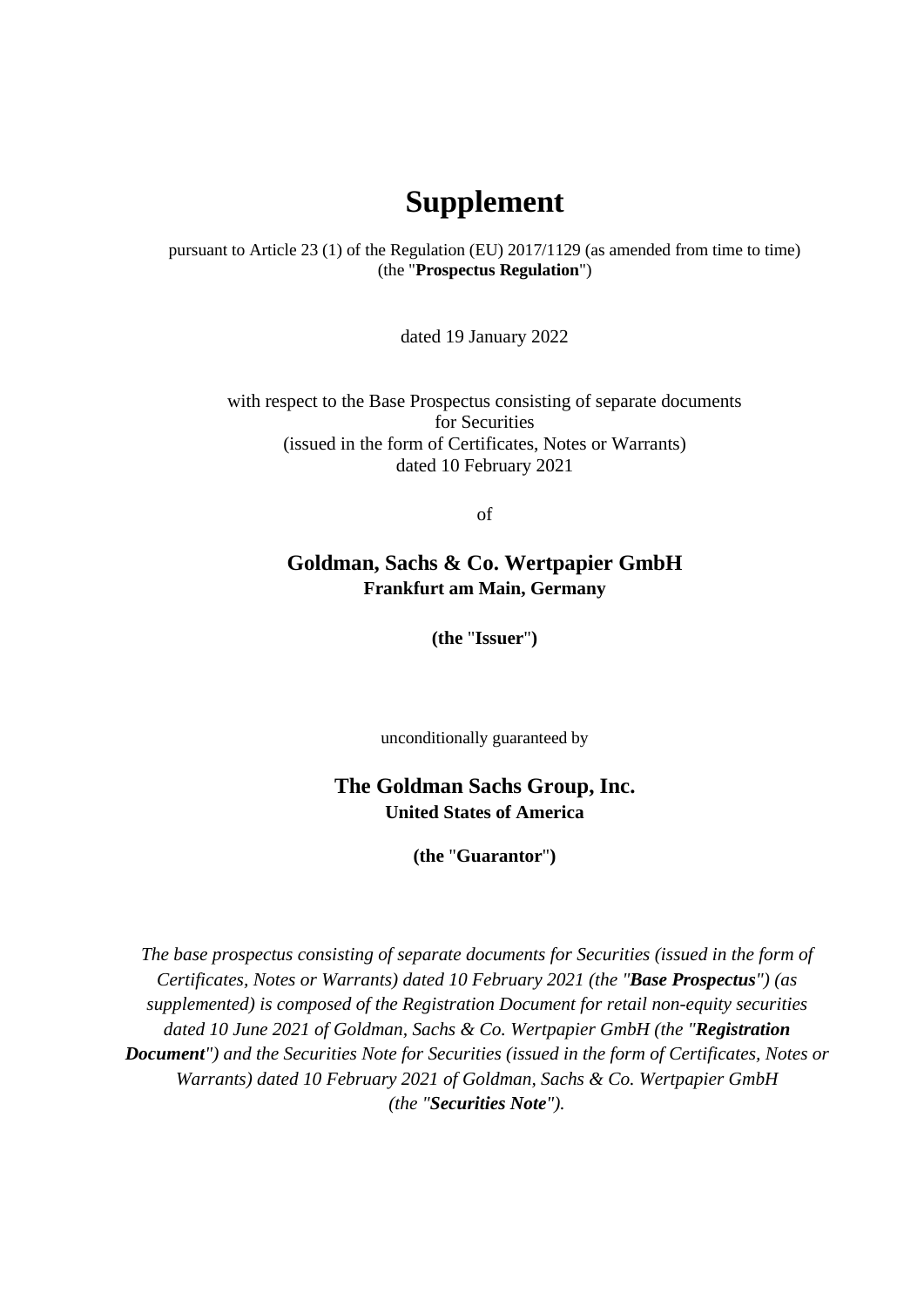The significant new factor resulting in this supplement (the "**Supplement**") to the Base Prospectus is the publication of the Report on Form 8-K dated 18 January 2022 (the "**Form 8-K 18 January 2022**") on 18 January 2022 which has been filed with the US Securities and Exchange Commission (the "SEC") by the Guarantor on 18 January 2022 and has also been filed with the Commission de Surveillance du Secteur Financier ("**CSSF**") in Luxembourg in connection with the base prospectus with respect to the Euro Medium-Term Notes, Series F of The Goldman Sachs Group, Inc. dated 15 April 2021 (the "**GSG Base Prospectus**") (as supplemented).

Due to this Supplement the information contained in the Securities Note of the Base Prospectus (in the form as lastly supplemented) shall be supplemented as follows:

*1. In the Securities Note in section "VII. Important information about the Guarantor" on pages 371 et seq. the following bullet point shall be added at the end of the list contained in the third paragraph:* 

" the Report on Form 8-K dated 18 January 2022 (the "**Form 8-K 18 January 2022**"), filed with the SEC on 18 January 2022."

*2. In the Securities Note the table contained in subsection "6. Information incorporated by reference" of section "XI. General Information" on pages 418 et seqq. shall be amended as follows:* 

| Trend information (Annex 6, Section) | GSG Base Prospectus (Page 136                            | Page 371 |
|--------------------------------------|----------------------------------------------------------|----------|
| 7 Delegated Regulation)              | (Material Adverse or Significant                         |          |
|                                      | Changes and Legal Proceedings) -                         |          |
|                                      | third to the last paragraph on this                      |          |
|                                      | page)                                                    |          |
|                                      | Form 10-K 2020 (Pages 56-114                             |          |
|                                      | (Management's Discussion and                             |          |
|                                      | Analysis of Financial Condition                          |          |
|                                      | and Results of Operations)                               |          |
|                                      | Form 10-Q Third Quarter 2021                             |          |
|                                      | (Pages 100-163 (Management's                             |          |
|                                      | Discussion and Analysis<br>of                            |          |
|                                      | Financial Condition and Results of                       |          |
|                                      | <i>Operations</i> )                                      |          |
|                                      | Form 8-K 18 January 2022 (Exhibit<br>99.1, Pages 6 - 13) |          |

"

*The row "Trend information (Annex 6, Section 7 Delegated Regulation)" shall be replaced as follows:*

"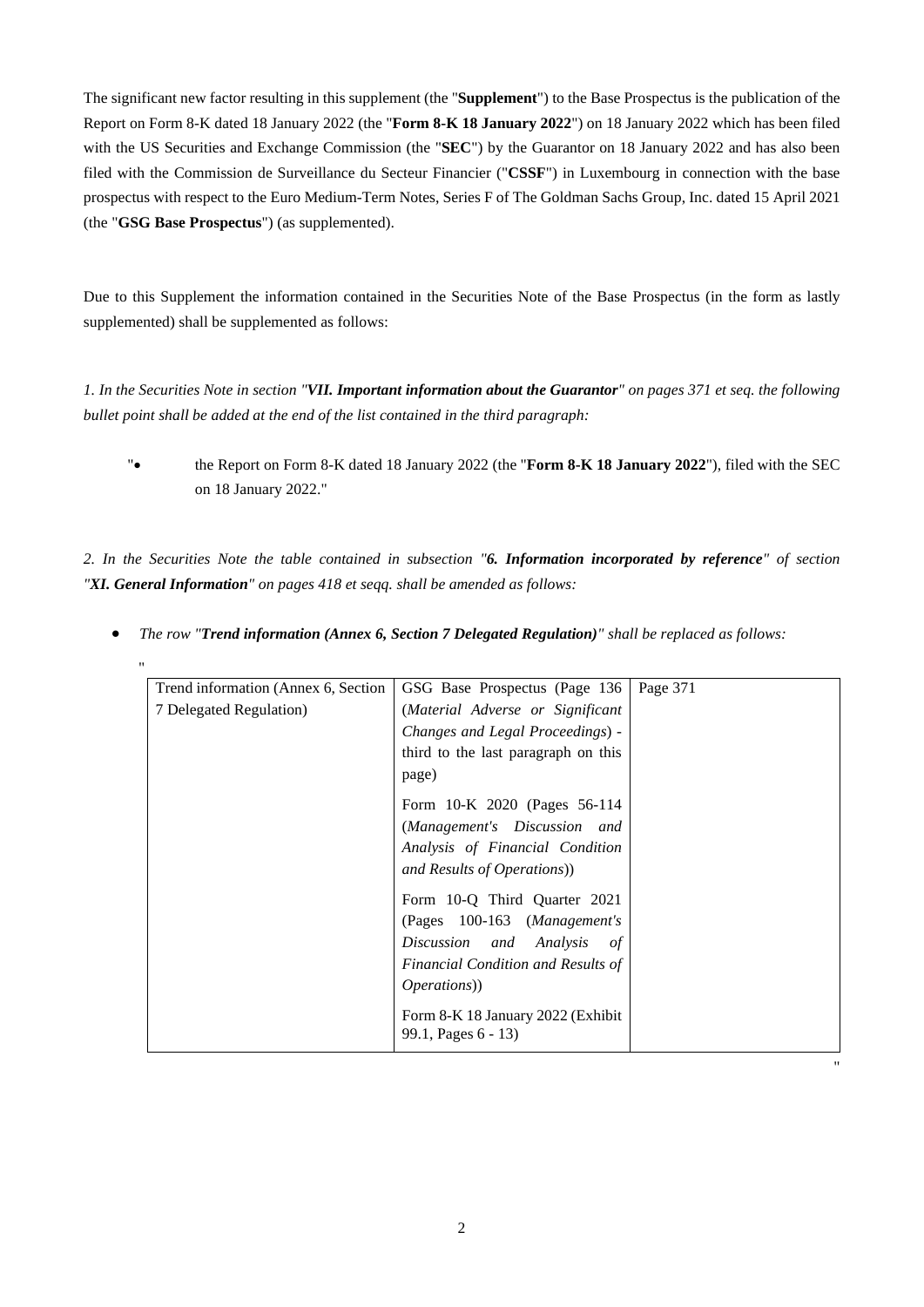*The row "Unaudited Interim and other financial information (Annex 6, Section 11.2 Delegated Regulation)" (including the subitems) shall be replaced as follows:*

| Unaudited Interim<br>other<br>and<br>financial information (Annex 6,<br>11.2<br>Section<br>Delegated<br>Regulation) | Form 10-Q Third Quarter 2021<br>(Pages 3-99 (Financial Statements<br>(Unaudited),<br><b>Notes</b><br>to<br><b>Consolidated Financial Statements</b><br>(Unaudited),<br>Report<br>$\circ f$<br>Registered<br>Independent<br>Public<br>Accounting<br>Firm,<br>Statistical<br>Disclosures))<br>Supplement No. 5 to the GSG Base<br>Prospectus (Pages 1 - 2; Section<br>"Unaudited<br><i>Interim</i><br>Selected<br>Financial Information") | Page 371 |
|---------------------------------------------------------------------------------------------------------------------|-----------------------------------------------------------------------------------------------------------------------------------------------------------------------------------------------------------------------------------------------------------------------------------------------------------------------------------------------------------------------------------------------------------------------------------------|----------|
| Balance sheet (Annex 6,<br>Section<br>11.2<br>Delegated<br>Regulation)                                              | Form 10-Q Third Quarter 2021<br>(Page 4 (Consolidated Balance<br>Sheets (Unaudited)))<br>Form 8-K 18 January<br>2022<br>(Exhibit 99.1, Page 18)                                                                                                                                                                                                                                                                                         | Page 371 |
| Income statement (Annex 6,<br>Section<br>11.2<br>Delegated<br>Regulation)                                           | Form 10-Q Third Quarter 2021<br>(Page 3 (Consolidated Statements<br>of Earnings (Unaudited)))<br>Form 8-K 18 January<br>2022<br>(Exhibit 99.1, Pages 16 - 17)                                                                                                                                                                                                                                                                           | Page 371 |
| Cash<br>flow<br>statement<br>(Annex 6, Section 11.2)<br>Delegated Regulation)                                       | Form 10-Q Third Quarter 2021<br>(Page 6 (Consolidated Statements<br>of Cash Flows (Unaudited)))                                                                                                                                                                                                                                                                                                                                         | Page 371 |
| Accounting policies<br>and<br>explanatory notes (Annex 6,<br>Section<br>11.2<br>Delegated<br>Regulation)            | Form 10-Q Third Quarter 2021<br>(Pages 7-99 (Notes to Consolidated<br>Financial Statements (Unaudited),<br>Report of Independent Registered<br>Public Accounting Firm, Statistical<br>Disclosures))                                                                                                                                                                                                                                     | Page 371 |

*3. In the Securities Note at the end of the table contained on pages 424 et seqq. in subsection "6. Information incorporated by reference" of section "XI. General Information" the following points shall be added at the end of the list of the documents from which information is incorporated by reference:* 

"

"

Form 8-K 18 January 2022 [https://www.goldmansachs.com/investor](https://www.goldmansachs.com/investor-relations/financials/8k/2022/8k-01-18-22.pdf)[relations/financials/8k/2022/8k-01-18-22.pdf](https://www.goldmansachs.com/investor-relations/financials/8k/2022/8k-01-18-22.pdf) "

"